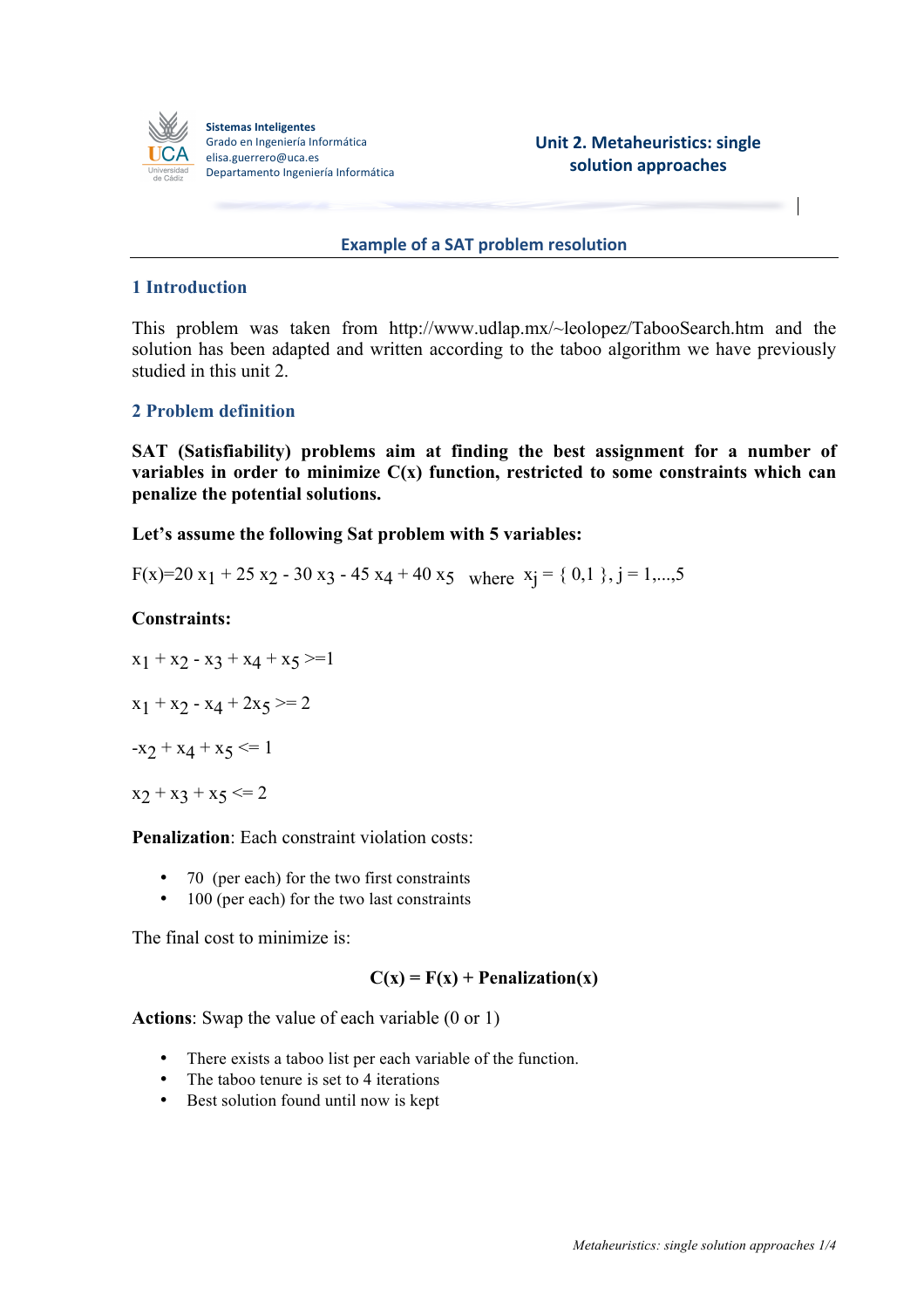## **3 SAT Resolution using Taboo Search**

From this initial state:  $x^0$  (1, 0, 0, 0, 1) where the final cost is  $C(x^0) = 60$ 

**Initially**: Initial solution:  $x^0 = (1, 0, 0, 0, 1), c(x^0) = 60$  Taboo list = (0,0,0,0,0) Best solution:  $x^0 = (1, 0, 0, 0, 1), c(x^0) = 60$ 

**Iteration 1**:  $x^0$  (1, 0, 0, 0, 1)

## **Successor states obtained from the current state**

| $m_1(x^0)$ : $x_1 = 0$        | $x = (0,0,0,0,1)$ | $\Rightarrow$ | $C(x)=40$              |
|-------------------------------|-------------------|---------------|------------------------|
| $m_2(x^0): x_2=1$             | $x = (1,1,0,0,1)$ |               | $\Rightarrow$ C(x)=85  |
| $mg(x^0)$ : x <sub>3</sub> =1 | $x = (1,0,1,0,1)$ |               | $\Rightarrow$ C(x)=30* |
| $m_4(x^0):x_4=1$              | $x = (1,0,0,1,1)$ | $\Rightarrow$ | $C(x)= 15 + 100=115$   |
| $m_5(x^0):x_5=0$              | $x = (1,0,0,0,0)$ | $\Rightarrow$ | $C(x)= 20+70=90$       |

- The best successor is  $x^1(1, 0, 1, 0, 1)$ ,  $C(x^1) = 30$
- This option  $x^1$  is not taboo:
	- $\circ$  Current solution: **x**<sup>1</sup> = (1, 0, 1, 0, 1), C(**x**<sup>1</sup>) = 30
	- o Taboo list **= (0 0 4 0 0)** Keep the taboo tenure for variable 3
	- $\circ$  Best solution:  $x^1 = (1,0,1,0,1)$ ,  $C(x^1) = 30$

**Iteration 2**:  $x^1 = (1,0,1,0,1)$ 

## **Successor states obtained from the current state**

| $m_1(x^1)$ : $x_1 = 0$ | $x = (0,0,1,0,1) \Rightarrow C(x)= 10 + 70 = 80*$    |
|------------------------|------------------------------------------------------|
| $m_2(x^1)$ : $x_2 = 1$ | $x = (1,1,1,0,1) \Rightarrow C(x)= 55 + 100 = 155$   |
| $mg(x^1) : x_3 = 0$    | $x = (1,0,0,0,1) \Rightarrow C(x)=60$ T              |
| $m_4(x^1) : x_4 = 1$   | $x = (1,0,1,1,1) \Rightarrow C(x) = -15 + 100 = 85$  |
| $m_5(x^1)$ : $x_5 = 0$ | $x = (1,0,1,0,0) \Rightarrow C(x) = -10 + 140 = 130$ |

- Best successor  $x^2 = (1, 0, 0, 0, 1), C(x^2) = 60$
- $\bullet$   $x^2$  is taboo and the aspiration criterion is not met
- Next best successor  $x^2 = (0, 0, 1, 0, 1), C(x^2) = 80$
- This option  $x^2$  is not taboo: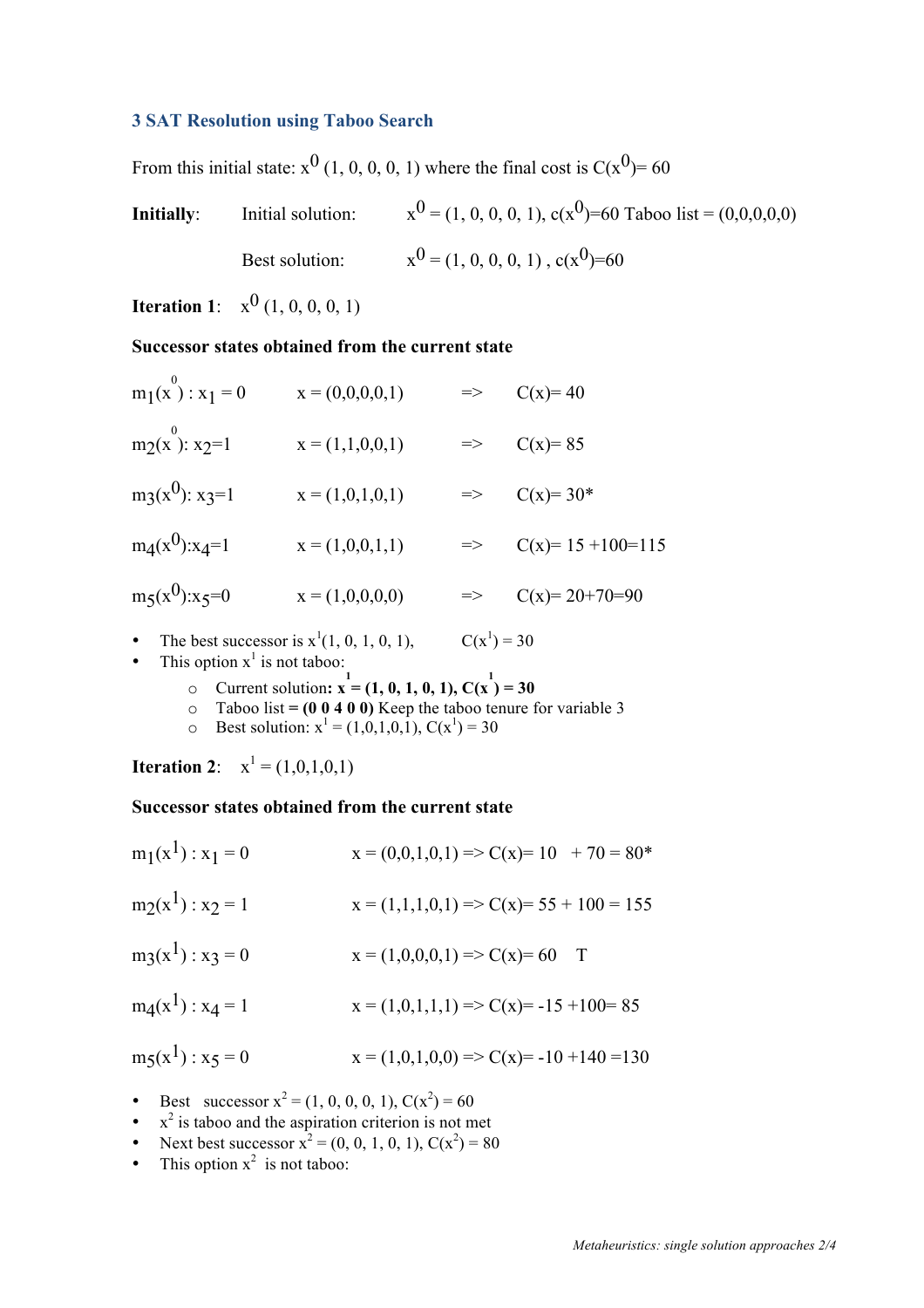- o Solution  $x^2 = (0, 0, 1, 0, 1), C(x^2) = 80$
- $\circ$  Taboo list = (4 0 3 0 0) (tenure values must be decreased in each iteration)
- $\circ$  Best solution:  $x^1 = (1,0,1,0,1), C(x^1) = 30$

**Iteration 3**:  $x^2 = (0, 0, 1, 0, 1)$ 

### **Successor states obtained from the current state**

$$
m_1(x^2) : x_1 = 0
$$
  
\n
$$
m_2(x^2) : x_2 = 1
$$
  
\n
$$
m_3(x^2) : x_3 = 0
$$
  
\n
$$
m_4(x^2) : x_4 = 1
$$
  
\n
$$
m_5(x^2) : x_5 = 0
$$
  
\n
$$
m_6(x^2) : x_6 = 0
$$
  
\n
$$
m_7(x^2) : x_7 = 0
$$
  
\n
$$
m_8(x^2) : x_8 = 0
$$
  
\n
$$
m_9(x^2) : x_9 = 0
$$
  
\n
$$
m_1(x^2) : x_9 = 0
$$
  
\n
$$
m_1(x^2) : x_1 = 1
$$
  
\n
$$
m_1(x^2) : x_2 = 0
$$
  
\n
$$
m_2(x^2) : x_4 = 1
$$
  
\n
$$
m_3(x^2) : x_5 = 0
$$
  
\n
$$
m_1(x^2) : x_6 = 0
$$
  
\n
$$
m_2(x^2) : x_7 = 0
$$
  
\n
$$
m_3(x^2) : x_7 = 0
$$
  
\n
$$
m_1(x^2) : x_8 = 0
$$
  
\n
$$
m_2(x^2) : x_9 = 0
$$
  
\n
$$
m_3(x^2) : x_1 = 0
$$
  
\n
$$
m_1(x^2) : x_1 = 0
$$
  
\n
$$
m_2(x^2) : x_2 = 0
$$
  
\n
$$
m_3(x^2) : x_3 = 0
$$
  
\n
$$
m_1(x^2) : x_4 = 1
$$
  
\n
$$
m_2(x^2) : x_4 = 1
$$
  
\n
$$
m_3(x^2) : x_5 = 0
$$
  
\n
$$
m_1(x^2) : x_6 = 0
$$
  
\n
$$
m_2(x^2) : x_7 = 0
$$
  
\n
$$
m_1(x^2) : x_7 = 0
$$
  
\n
$$
m_1(x^
$$

- First successor is taboo and it does not improve the Best
- Next best successor is taboo and it does not improve the Best
- Next best successor  $x^3 = (0,0,1,0,0)$ ,  $C(x^3) = 110$
- This option is not taboo:
	- $\circ$  Current solution  $x^3 = (0,0,1,0,0)$ , C( $x^3$ )=110
	- $\circ$  **Taboo list** = (3, 0, 2, 0,4)
	- o Best solution:  $x^1 = (1,0,1,0,1), C(x^1) = 30$

**Iteration 4**:  $x^3 = (0,0,1,0,0),$ 

## **Successor states obtained from the current state**

| $m_1(x^3)$ : $x_1 = 1$ | $x = (1,0,1,0,0) \Rightarrow C(x)= 130$ T            |
|------------------------|------------------------------------------------------|
| $m_2(x^3)$ : $x_2 = 1$ | $x = (0,1,1,0,0) \Rightarrow C(x)= 35 + 100 = 135$   |
| $mg(x^3) : x_3 = 0$    | $x = (0,0,0,0,0) \Rightarrow C(x)= 40 + 100 = 140$ T |
| $m_4(x^3)$ : $x_4 = 1$ | $x = (0,0,1,1,0) \Rightarrow C(x)= 65$               |
| $m_5(x^3)$ : $x_5 = 0$ | $x = (0,0,1,0,1) \Rightarrow C(x)=80$ T              |

- Best successor  $x^3 = (0,0,1,1,0)$ ,  $C(x^3) = 65$
- This option is not taboo:
	- $\circ$  Current solution  $x^4 = (0,0,1,1,0)$ , C( $x^3$ )=65
	- $\circ$  **Taboo list** = (2, 0, 1, 4,3)
	- $\circ$  Best solution:  $x^1 = (1,0,1,0,1), C(x^1) = 30$